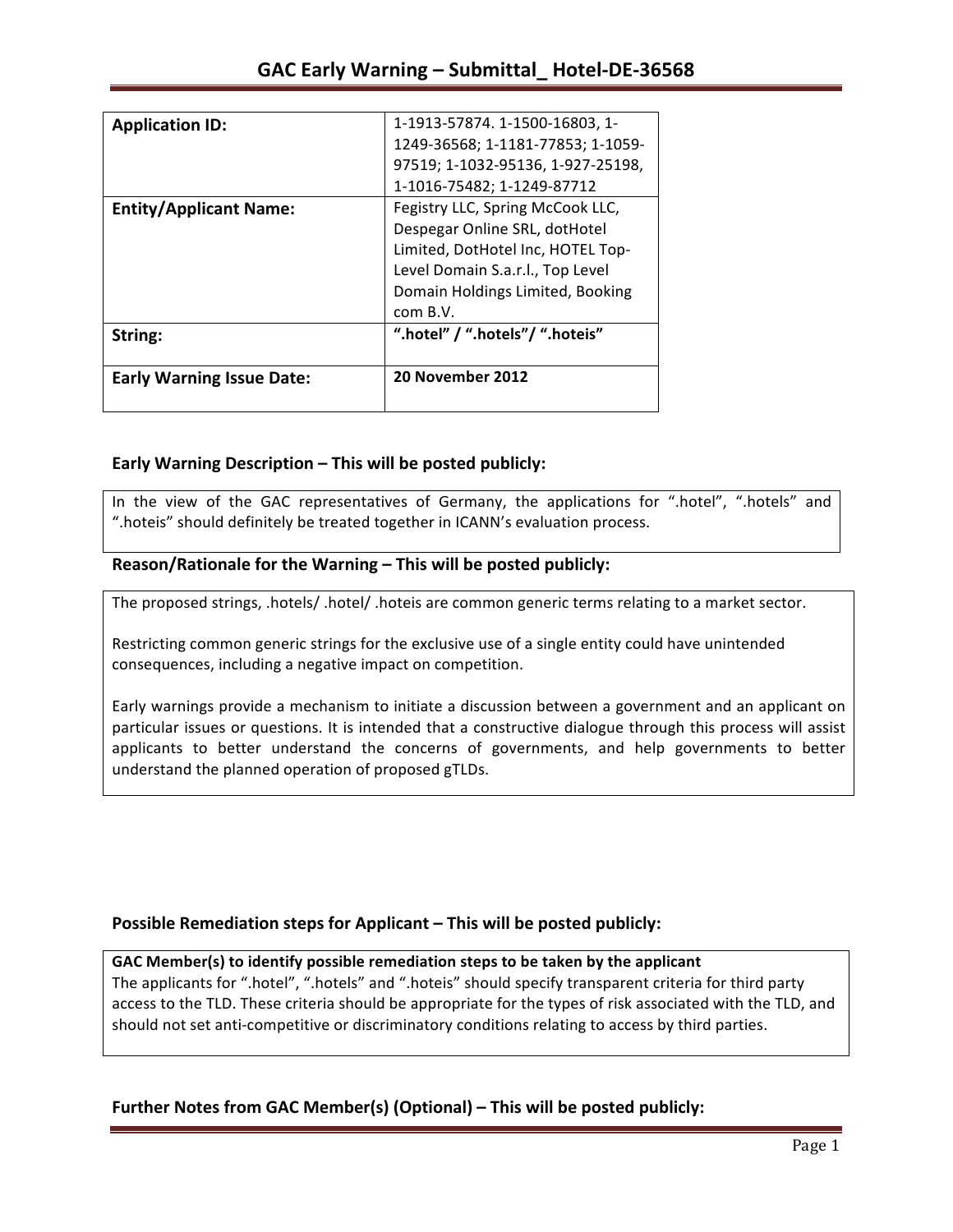# **INFORMATION FOR APPLICANTS**

# **About GAC Early Warning**

The GAC Early Warning is a notice only. It is not a formal objection, nor does it directly lead to a process that can result in rejection of the application. However, a GAC Early Warning should be taken seriously as it raises the likelihood that the application could be the subject of GAC Advice on New gTLDs or of a formal objection at a later stage in the process. Refer to section 1.1.2.4 of the Applicant Guidebook (http://newgtlds.icann.org/en/applicants/agb) for more information on GAC Early Warning.

# **Instructions if you receive the Early Warning**

**ICANN** strongly encourages you work with relevant parties as soon as possible to address the concerns **voiced in the GAC Early Warning.** 

#### **Asking questions about your GAC Early Warning**

If you have questions or need clarification about your GAC Early Warning, please contact gacearlywarning@gac.icann.org. As highlighted above, ICANN strongly encourages you to contact gacearlywarning@gac.icann.org as soon as practicable regarding the issues identified in the Early Warning. 

#### **Continuing with your application**

If you choose to continue with the application, then the "Applicant's Response" section below should be completed. In this section, you should notify the GAC of intended actions, including the expected completion date. This completed form should then be sent to gacearlywarning@gac.icann.org. If your remediation steps involve submitting requests for changes to your application, see the change request process at http://newgtlds.icann.org/en/applicants/customer-service/change-requests.

In the absence of a response, ICANN will continue to process the application as submitted.

#### **Withdrawing your application**

If you choose to withdraw your application within the 21-day window to be eligible for a refund of 80% of the evaluation fee (USD 148,000), please follow the withdrawal process published at http://newgtlds.icann.org/en/applicants/customer-service/withdrawal-refund. Note that an application